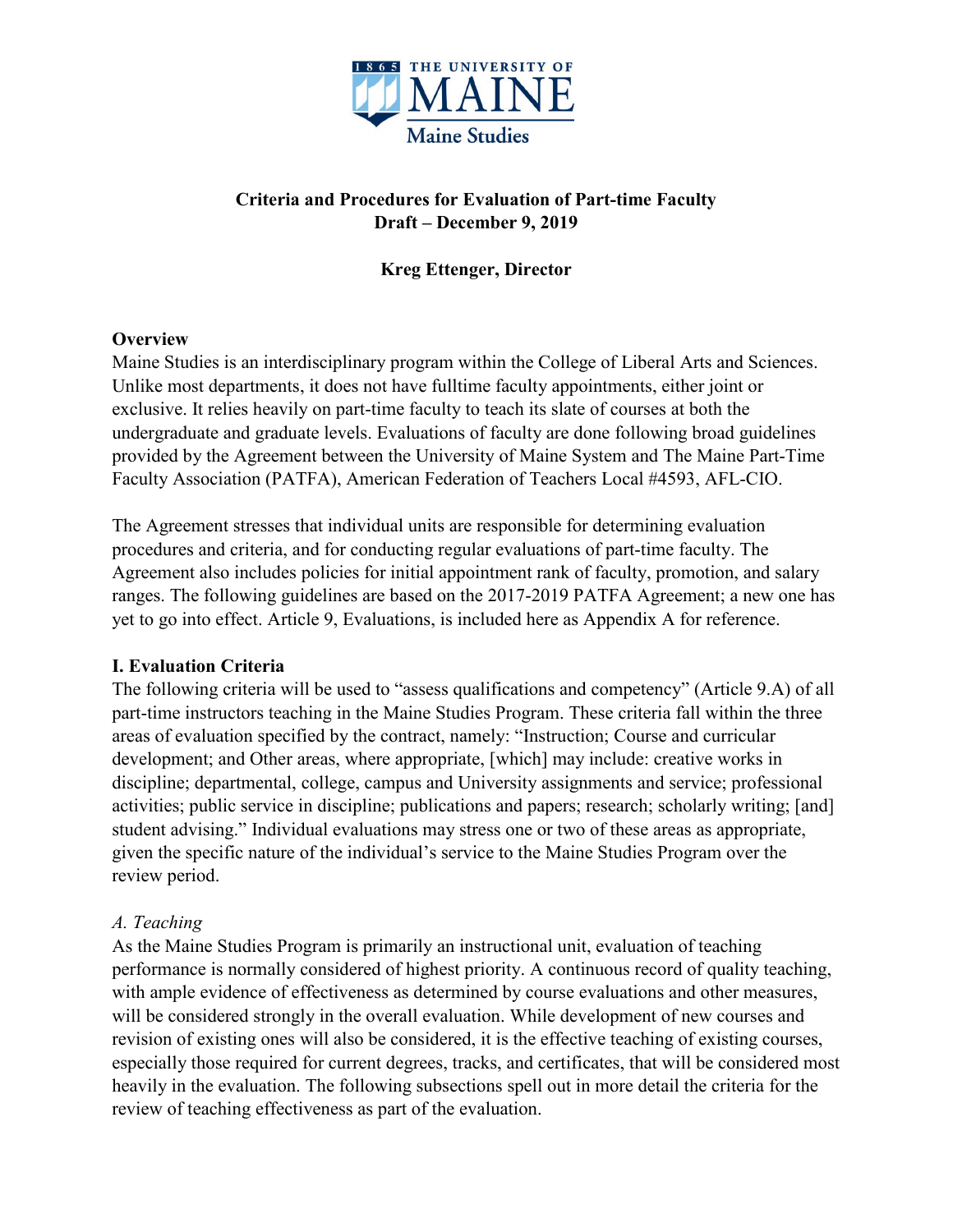#### 1. Included Items

The items that will normally be included in the evaluation of teaching effectiveness include:

- a. A "Teaching Statement" of 2-4 pages (800-1500 words) that describes the faculty member's teaching philosophy, strategies, priorities, and other material information [required].
- b. Summary and copies of all formal teaching evaluations of courses by students [required].
- c. Review of course materials, including syllabi, assignments, and other items [required].
- d. Structured observations of teaching through in-class or online observations [recommended].
- e. Post-course reviews of Blackboard/CMS course shells and materials [recommended].
- f. Reviews of completed assignments, exams, etc., with/without instructor comments [optional].
- g. Student or former student emails, letters, or other communication [optional].

## 2. Teaching Statement Review

The review of the Teaching Statement will be based on how clearly and thoughtfully the faculty member can present their views on teaching as practice, including use of different pedagogies, appropriate use of instructional technologies (in class or online), general strategies or philosophies of teaching, goals and strategies with respect to inspiring students, methods for encouraging critical and independent thinking, importance of class discussion, and so on. It will also include an assessment of the faculty member's willingness and ability to further develop their teaching skills and effectiveness, as demonstrated in part by formal training, and in part by their own reflection about their teaching practices and evolution.

## 3. Course Evaluation Review

In terms of course evaluations, items directly related to teaching effectiveness, knowledge of subject matter, respect for students, and ability to inspire an interest in the subject matter will be considered most heavily, especially for undergraduate courses. Graduate course evaluations will be looked at with special regard for how much students were encouraged to think for themselves, the quality of class discussions and interactions, and whether the class was seen as challenging.

Course comments are often uneven and can provide a biased view of a faculty member. For that reason, they will be reviewed but will not be a primary basis for an evaluation decision. The exception might be if there is a clear pattern in comments suggesting that the faculty member did not demonstrate respect for students, did not return assignments in a timely manner, or otherwise seemed to lack concern for his/her/their teaching effectiveness.

# 4. Course Materials Review

Course materials, including syllabi, assignment instructions, exams, etc., will be reviewed and evaluated to assess their clarity of writing, appropriateness to the course objectives, and overall quality and strength of content. Syllabi will be reviewed to ensure that they comply with all university guidelines for content, including [required syllabus statements](https://umaine.edu/citl/teaching-resources-2/required-syllabus-information/) regarding sexual discrimination, academic honesty, accessibility services, and observance of religious holidays;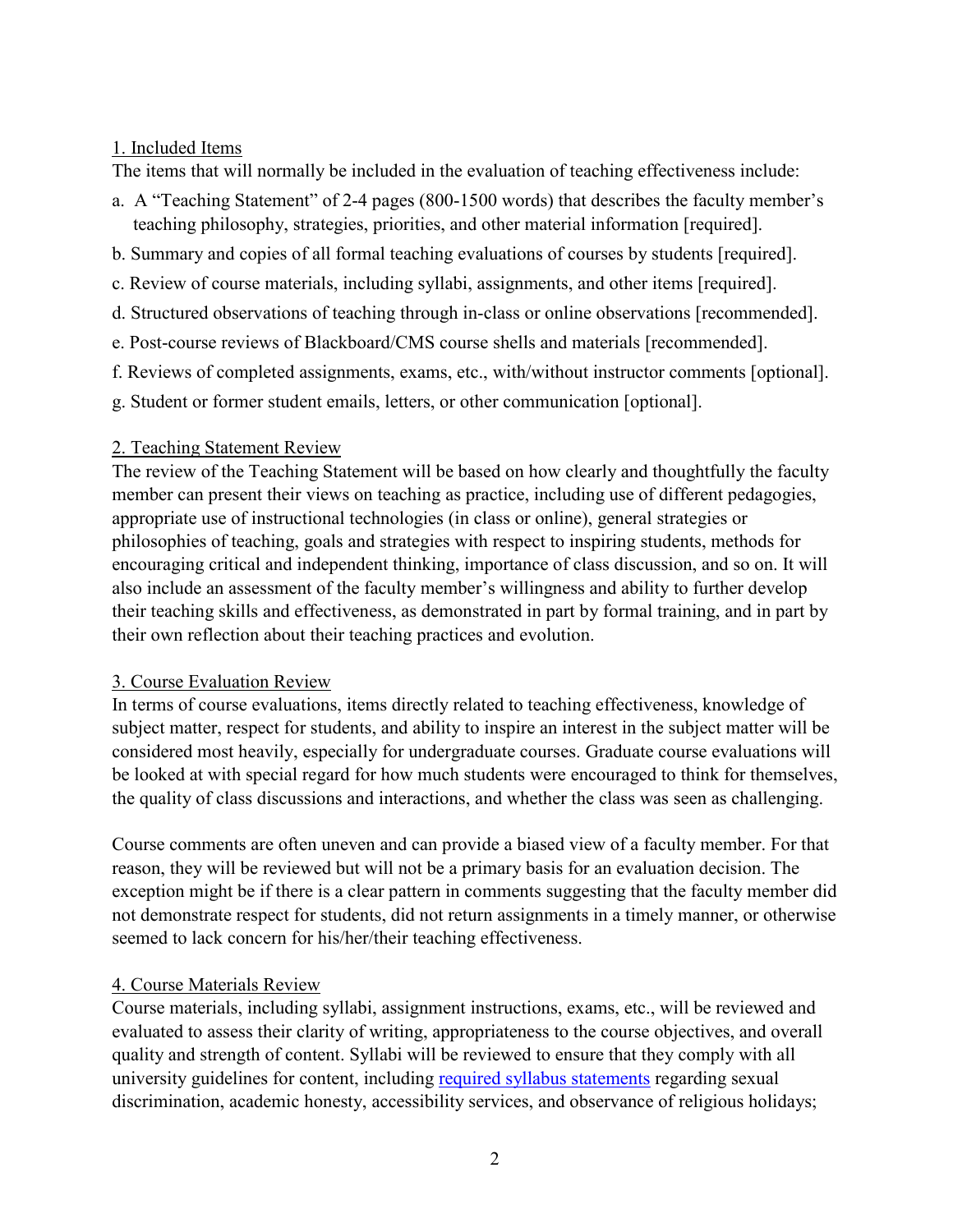that they provide clear and consistent descriptions of course requirements and grading criteria; and that they include a course schedule that is accurate and matches the relevant academic calendar. Course workload should also be distributed evenly across the semester, and assignments should be weighted fairly (e.g., no final exam or term paper that is worth 80% of the course grade).

Assignment instructions should be clearly and concisely written, giving the student an adequate idea of the instructor's expectations for the assignment, grading criteria, needed resources, and any other information needed to successfully complete the assignment. Quizzes, exams and other assessments should include clear instructions, including regarding time limits; and questions should be clearly worded and not confusing or misleading. Adequate time should be given to complete all questions as directed. Deadlines for assignments should be clearly stated, with any deductions or other policies regarding late or incomplete assignments also clearly outlined.

## 5. Observations of Online or Classroom Teaching

If an observation is made of the faculty member in the classroom, or online, it will include an overall assessment of teaching style and effectiveness, as well as sections on:

- a. Faculty member's engagement with students, ability to draw out responses, willingness to hear their views, ability to have students engage with one another, and similar skills.
- b. Instructor's ability to present material in a clear and organized style, respond to student questions with appropriate answers, and gauge student reactions to and understanding of material.
- c. Classroom management skills, including time management, use of technologies, balancing of different pedagogies, etc.
- d. For online observations, assessment will also include a review of Discussion Forums or other places of interaction; overall structure of course shells; ease of navigating online classroom; and other best practices as determined by CITL or other online learning specialists.
- e. Due to the fact that most Maine Studies courses are online, particular attention will be paid to how well the instructor appears to be able to interact with and engage students in this format. A sense of class community, regular and meaningful feedback, and opportunities for discussion in one or more formats (e.g., Forums, synchronous discussions, etc.) will be highly valued.

## 6. Other Items

In addition, the review may include a summary of any issues that have arisen during the review period involving the instructor's teaching, but which do not fit any of the above criteria. This might include, for example:

- a. Communications the unit director has received from students regarding the instructor if they are seen as having direct bearing on the instructor's effectiveness, behavior, professionalism, or other matters related to teaching.
- b. Any student grievances filed against the faculty member, including regarding grades, along with a summary of the resolution of the issue.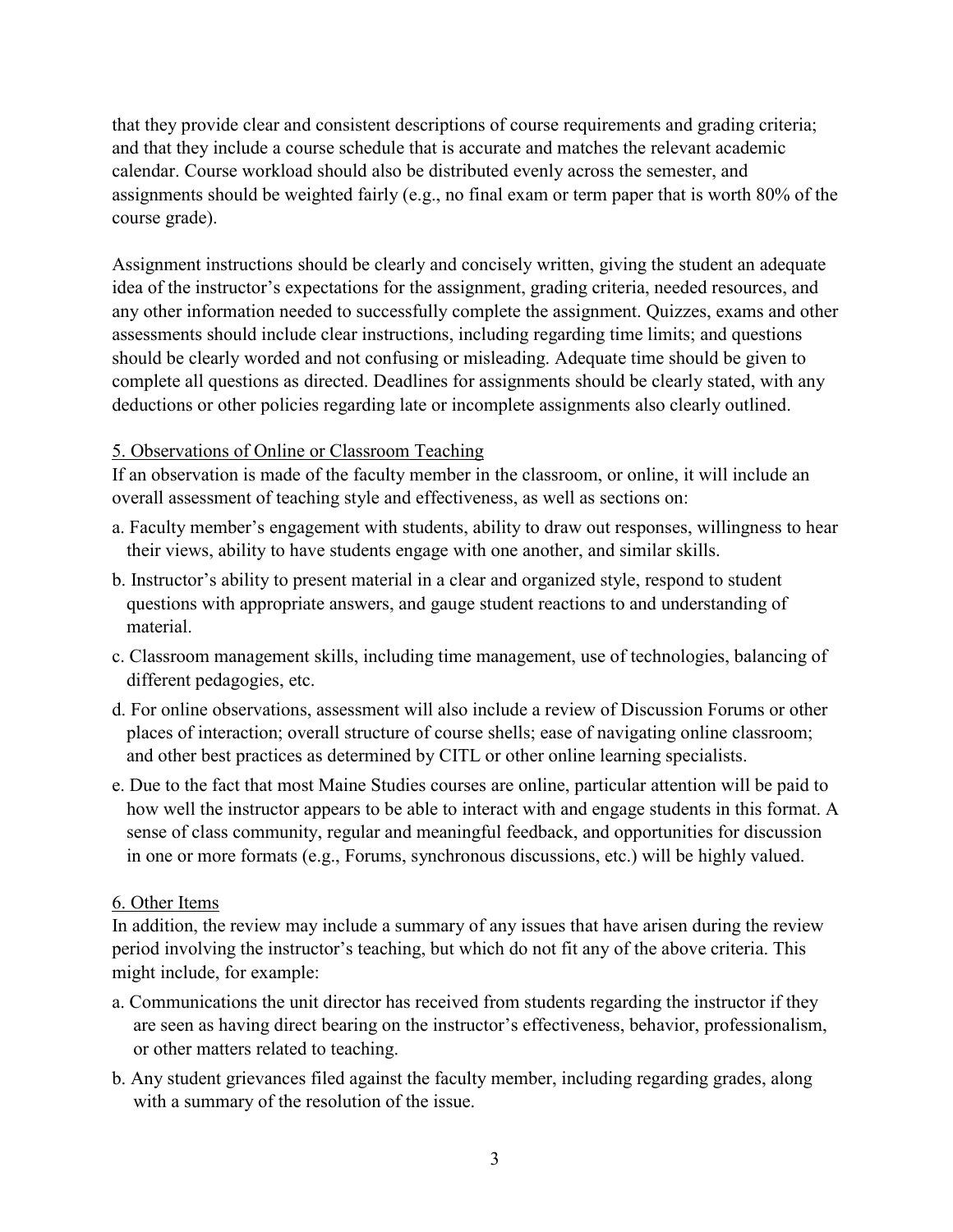- c. Any information the unit director has first-hand knowledge of, or has received information about from others, that is directly relevant to a full and accurate evaluation of the faculty member's teaching effectiveness, professionalism, etc.
- *B. Course and Curriculum Development*

While development of new courses is not normally a high priority, when a part-time faculty member initiates or takes part in such course development, this will be noted in the review. In addition, occasionally there are needs for graduate or undergraduate curriculum development and revision, such as changes in required courses or the creation of certificates. When part-time faculty lead or take part in these efforts, this will be considered an important part of their scheduled reviews. The nature of their participation, along with impacts on the program, will be noted.

## *C. Other Areas*

According to the PATFA Agreement, several other areas may be evaluated (Appendix A, paragraph D). For the Maine Studies Program, the following areas may be considered as part of the formal review process. Not all faculty will have accomplishments in each of these areas during every review period; therefore individual reviews will vary in terms of which areas they include.

## 1. Scholarship and Creative Works

This category includes academic publications, conference papers, ongoing research projects, creative works (whether written or other media), and related accomplishments. Whatever the specific item, it should be related to the faculty member's work for the reviewing unit in some way.

## 2. Unit-level and Other Service

This includes service (e.g., committee work) at the program, college, university or system level; participation in department pedagogical or other meetings; or service to the public if it relates in some way to the position.

## 3. Other Professional Activities

This is a general category that can include, for example, community activities involving the faculty member's expertise, professional development (such as conference attendance), and so on.

#### 4. Advising and Mentoring

This would include formal advising of students, including membership on graduate thesis committees, as well as more informal mentoring and development of students (graduate or undergraduate).

## 5. Awards and Recognition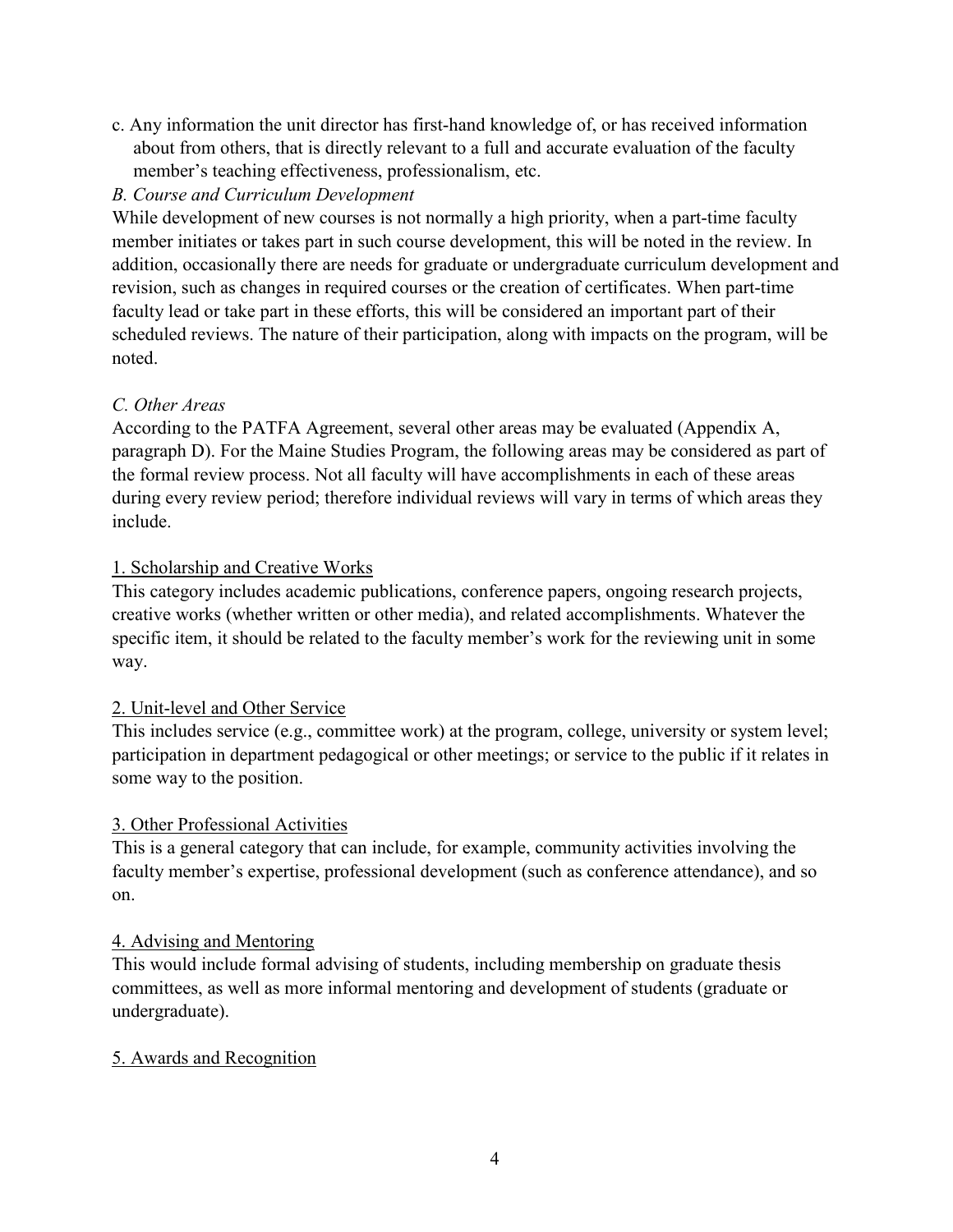This might include teaching awards or other recognition from the unit, college or university. It can also include grants received for travel or research, recognition in news media (internal or external), etc.

## 6. Other Activities

Includes any other areas that the unit member believes should be included in their review, and which are not directly related to the above areas.

# **II. Evaluation Procedures**

In general, procedures for review of part-time faculty are spelled out in the UMS/PATFA Agreement. The relevant section (Article 9) is attached as Appendix A. The following is simply a brief summary of this procedure, with some additional clarification of unit guidelines.

## *A. Schedule of Reviews*

Following the Agreement between UMS and PATFA, part-time faculty in Maine Studies will be evaluated at the following points in their service:

- 1. For new faculty members, there is a probationary review in the second semester of teaching, before the faculty members becomes a member of the PATFA bargaining unit.
- 2. Additional evaluations are conducted during the fourth semester of teaching, and every fourth semester of teaching thereafter. See Appendix A, paragraph A for details.
- 3. Faculty may request an informal, internal review at any time, such as when teaching a newly developed course, teaching an established MES course for the first time, or teaching in a new delivery format, such as online. This can be a partial review, such as conducting an observation of a class session, or reviewing an online course as an observer.
- 4. If a PATFA member requests a change in their academic rank, this will include an evaluation of materials similar to the biennial review. This can be requested at any time, including when the faculty member is scheduled for their regular (fourth semester) review.

# *B. Peer Reviewers*

As per the PATFA Agreement, reviews will be conducted by "full-time faculty peers and other appropriate administrators" and "may consist of input from students, faculty and/or appropriate administrators." As the Maine Studies Program does not have a core group of fulltime faculty, reviews will be led by the Program Coordinator, who may create committees including fulltime faculty from other departments who are closely connected with Maine Studies. In all cases, the faculty member under review will be informed about who will conduct the review and have access to his/her/their materials. If they have any objections to any of the participating reviewers, they may express these to the Program Coordinator, who will take all reasonable steps to address these concerns, including finding alternates. The final review letter will be prepared by the Program Coordinator, with approval by other committee members.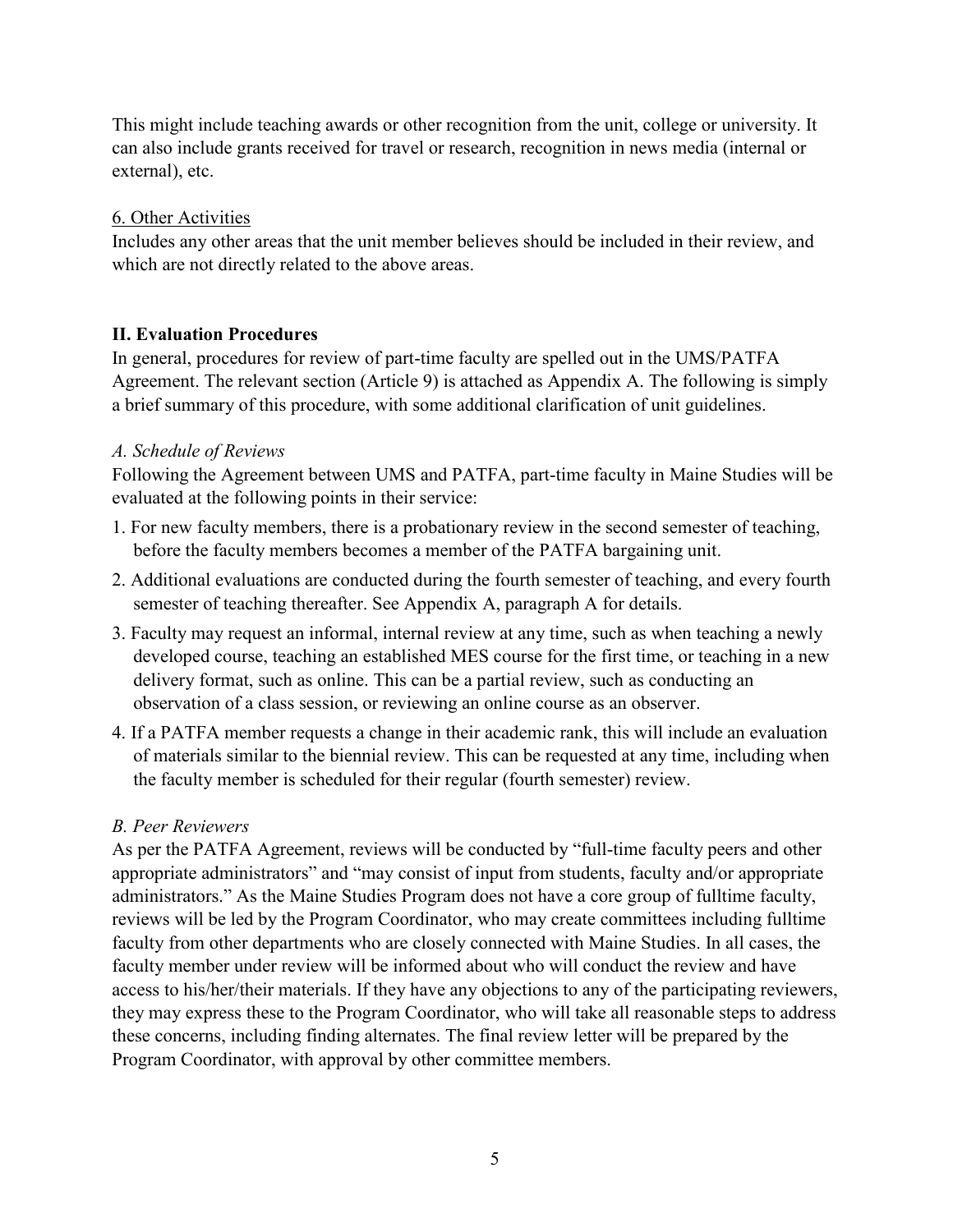In addition to those conducting the review, input might be sought from others seen as familiar with the faculty member and able to comment on their performance during the period under review. As stated in the PATFA Agreement, this can include students as well as other faculty members and administrators. In these cases, review materials would normally not be shared with such individuals. Instead, they would be asked to comment on specific aspects of the faculty member under review, limited to those areas with which they have direct knowledge. For example, former students might be asked to comment on the instructor's engagement with students, level of professionalism, clarity of communication, and so on. In all cases where such input is sought, the identity of consulted individuals will remain confidential.

#### *C. Schedule and Timing*

The schedule of reviews will be set in accordance with PATFA rules and CLAS procedures. The Program Coordinator will inform the faculty member about an upcoming review, and provide all materials and instructions needed. The period under review will not typically include the semester during which the review is actually taking; only the prior four semesters will be included. For materials other than course evaluations, such as publications, items going back as far as the previous evaluation may be included. Normally reviews will take place during the academic year, not in the summer.

In terms of schedule, the normal procedure will be for the Coordinator to let the faculty member know at the beginning of the semester about the review, and provide instructions and materials. The faculty member will then have until roughly the midpoint of the semester to submit all materials (exact dates will be given for each individual review). The review will be completed no later than one month after materials have been submitted. The review letter will be shared with the faculty member, who will then have two weeks to provide written comments if desired. There will also be an opportunity to discuss the review and any plans for improving areas deemed less than satisfactory. The review and all responses should be completed by the end of the semester.

#### *D. Outcome of Reviews*

As provided in the UMS-PATFA Agreement, the review will result in a finding of "Satisfactory" or "Not Satisfactory." Satisfactory performance means "the part-time unit member has successfully met or exceeded all departmental requirements and expectations as outlined in the academic department's/unit's evaluation criteria and has no pattern of adverse materials in his/her personnel file within the preceding four (4) semesters of employment" (Appendix A, paragraph F).

#### *E. Probationary (Second Semester) Review*

The probationary review for part-time faculty will normally be completed in the second semester of teaching. New new faculty members will be provided with the review policies at the time of hire. The director will notify the instructor of the review during the first month of the second semester. They will then meet with the faculty member to answer any questions about the process.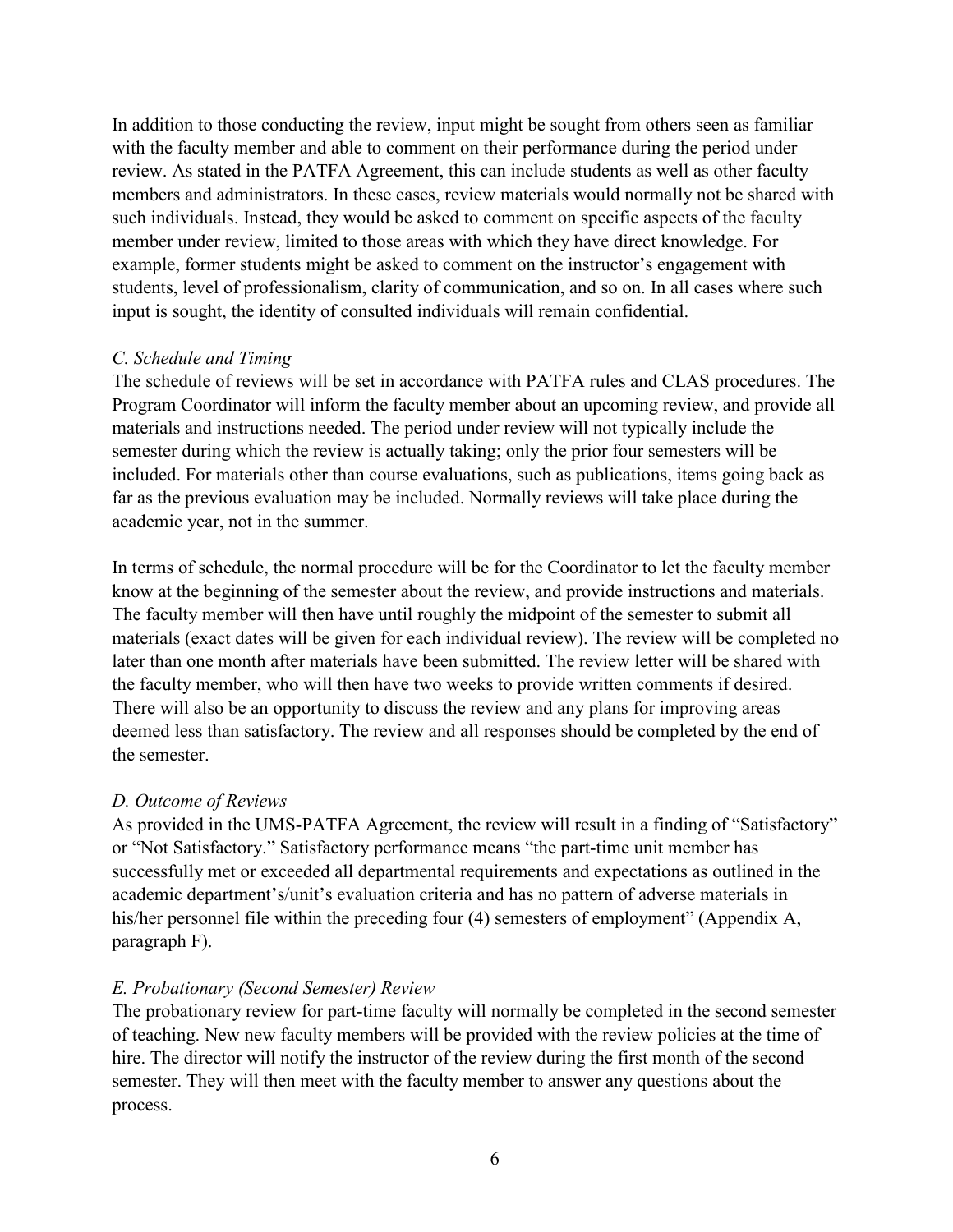By the end of the semester, the faculty member will provide the following to the director:

- 1. The syllabi used for the course(s) taught in the first and second semesters.
- 2. All assignment guidelines, quizzes, exams, etc. from the different courses taught.
- 3. Selected papers showing the instructor's feedback to student work, and the grade.
- 4. An 800-1000 word reflective statement on teaching practices and philosophy.

A class visit (or online observation) will normally be arranged in the second or third month of the semester. The instructor will be asked to provide a brief reflective statement (2-3 pages) on their teaching during the review period (see section below). Suggestions for improvement will be offered orally or in writing to the faculty member in regard to any issues identified.

Completed reviews will take the form of a letter, normally no longer than two pages. The letter will be copied to the PATFA member and to the personnel file. The PATFA member will have the right to respond in writing within two weeks of receiving the review. This response will be added to the personnel file. The director will forward the letter, along with any response from the PATFA member, to the Office of Human Resources.

# *F. Fourth Semester Review and Subsequent Reviews*

All PATFA faculty are evaluated in the fourth semester of teaching and every fourth semester thereafter. The fourth semester review is a cumulative review covering activities since the previous review. Early in the semester, the director will begin the review. The director will meet with the faculty member before the review begins to clarify the process and discuss any concerns.

The faculty member will be asked to provide the following materials to the director:

- 1. A list of all courses taught during the review period, organized by semester.
- 2. The most recent syllabus for each course taught during the review period.
- 3. At least one assignment, as well as sample quizzes and exams, from each course taught.
- 4. Selected papers showing the instructor's feedback to student work, including grades.
- 5. A reflective statement of 2-4 pages (800-1500 words) on their teaching practices, philosophy, pedagogies, use of technology, and other aspects of their teaching, including concerns and steps taken to improve or address deficiencies and to learn new skills.

The director will evaluate the materials submitted, as well as student evaluations and other items as specified in Section A (Evaluation Criteria) above. A class visit or online observation may be arranged, normally in the second or third month of the semester. After the visit, the director will meet with the faculty member to discuss the class session and materials submitted.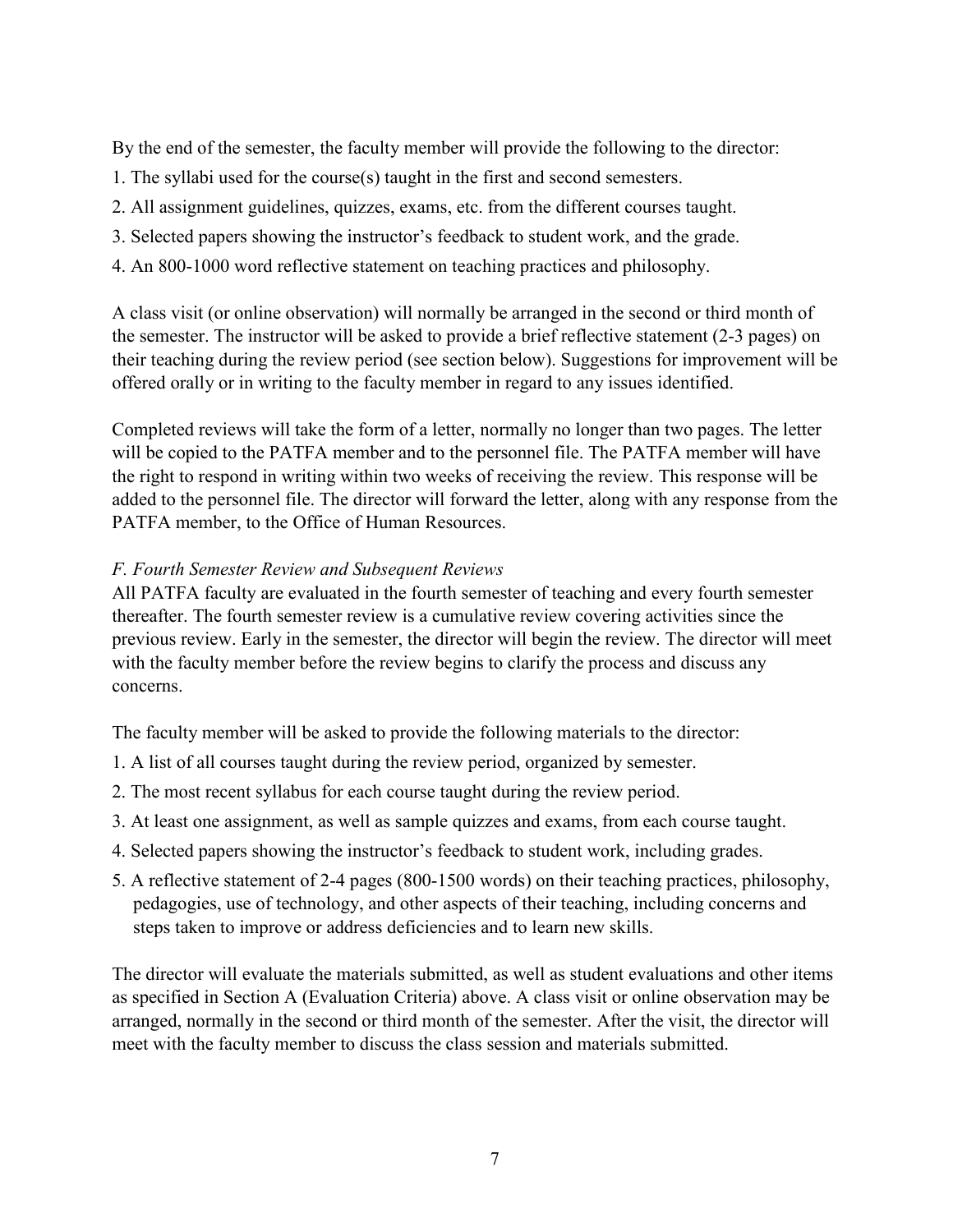Completed reviews will take the form of a letter, normally no longer than two pages. The letter will be copied to the PATFA member and to the personnel file. The PATFA member will have the right to respond in writing within two weeks of receiving the review. This response will be added to the personnel file. The director will forward the letter, along with any response from the PATFA member, to the Office of Human Resources.

#### *G. Faculty Teaching in More Than One Unit*

Many part-time instructors teach in more than one unit at the University of Maine. In such cases, the appropriate university or college administrator will determine which unit will conduct the evaluation for each faculty member in a given period. In some cases the review may be carried out jointly by multiple units, or input given by one unit to the unit conducting the evaluation. In all cases, this information will be provided to the PATFA member prior to the evaluation. The review form (Appendix B) contains spaces for indicating the Primary Unit conducting the review, and any Other Units involved.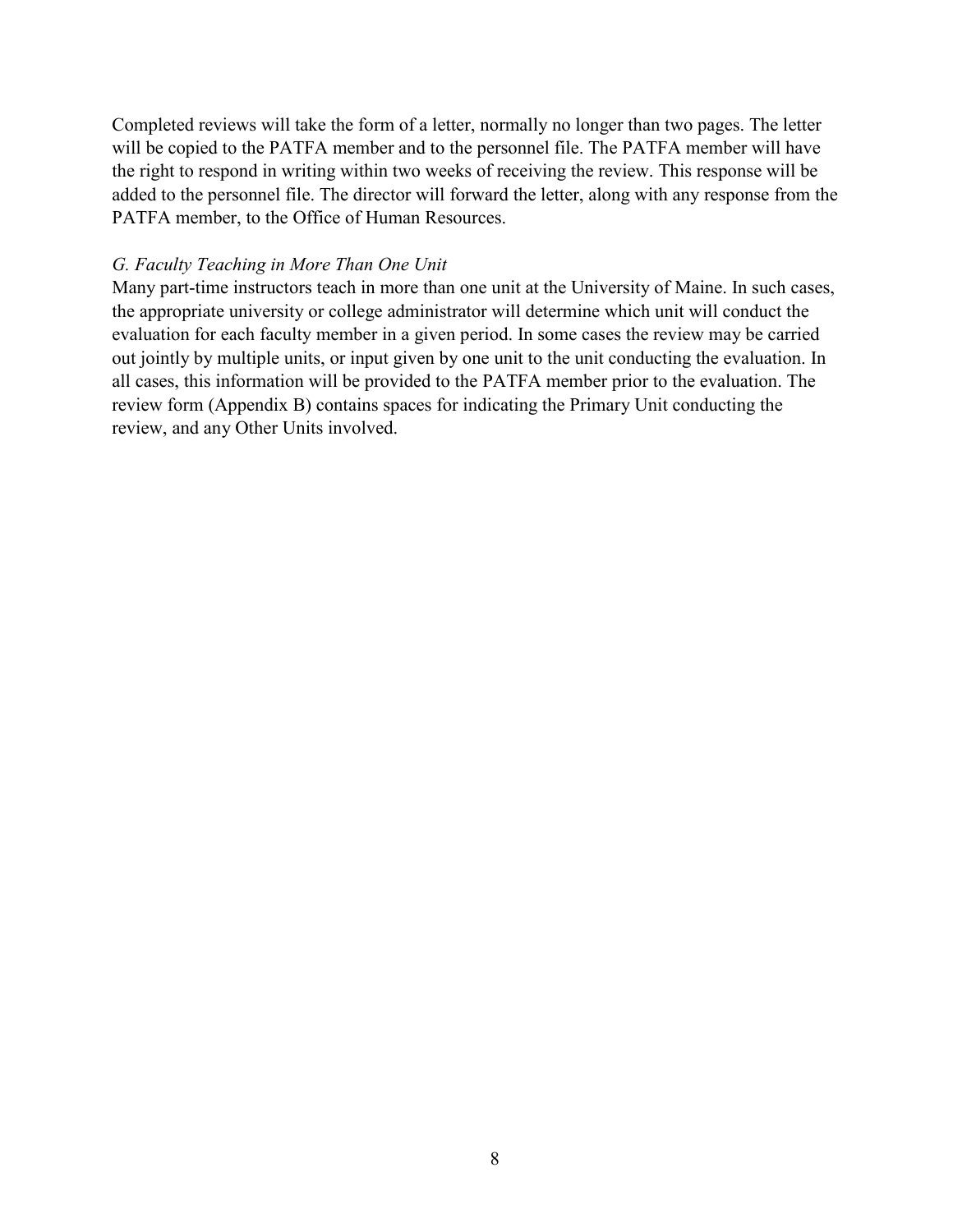#### **APPENDIX A**

*Agreement Between the University of Maine System and The Maine Part-Time Faculty Association American Federation of Teachers Local #4593, AFL-CIO September 1, 2017 – August 31, 2019*

#### **Article 9 – Evaluations**

- A. Unit members will be evaluated to maintain and promote academic standards and to assess qualifications and competency. Evaluations will be conducted at each campus for which a unit member teaches. Evaluations will normally be conducted in the fourth semester a unit member teaches at a campus and every fourth subsequent semester of teaching at that campus. The evaluation of part-time faculty as described below will be based on the academic judgment of full-time faculty peers and other appropriate administrators.
- B. Evaluations may consist of input from students, faculty and/or appropriate administrators.
- C. Unit members shall conduct student evaluations in each class taught using the approved form which may be a paper or electronic form. Student evaluations shall be part of a unit member's personnel file as follows:
	- 1. Student evaluation forms and/or summaries shall be placed in the personnel file.
	- 2. Unsolicited student commentaries regarding a unit member's teaching performance which are contained on the evaluation form shall normally be included in the personnel file when the student has self-identified and, by mutual consent, may be included even if not self-identified.
	- 3. Individuals who review the results of student evaluations are cautioned not to place undue emphasis on any single measure of performance and be sensitive to the limitations of the statistical analysis of ordinal data.
- D. Evaluations will ordinarily consider these areas:
	- 1. Instruction
	- 2. Course and curricular development
	- 3. Other areas, where appropriate, may include: creative works in discipline; departmental, college, campus and University assignments and service; professional activities; public service in discipline; publications and papers; research; scholarly writing; student advising.
- E. When faculty and department or division chairs or other appropriate academic administrators conduct evaluations, the evaluations shall be reasonable, in writing and in conformity with departmental standards and criteria. Each academic department or other appropriate unit will utilize approved evaluation criteria and procedures applicable to part-time faculty which recognize the unit member's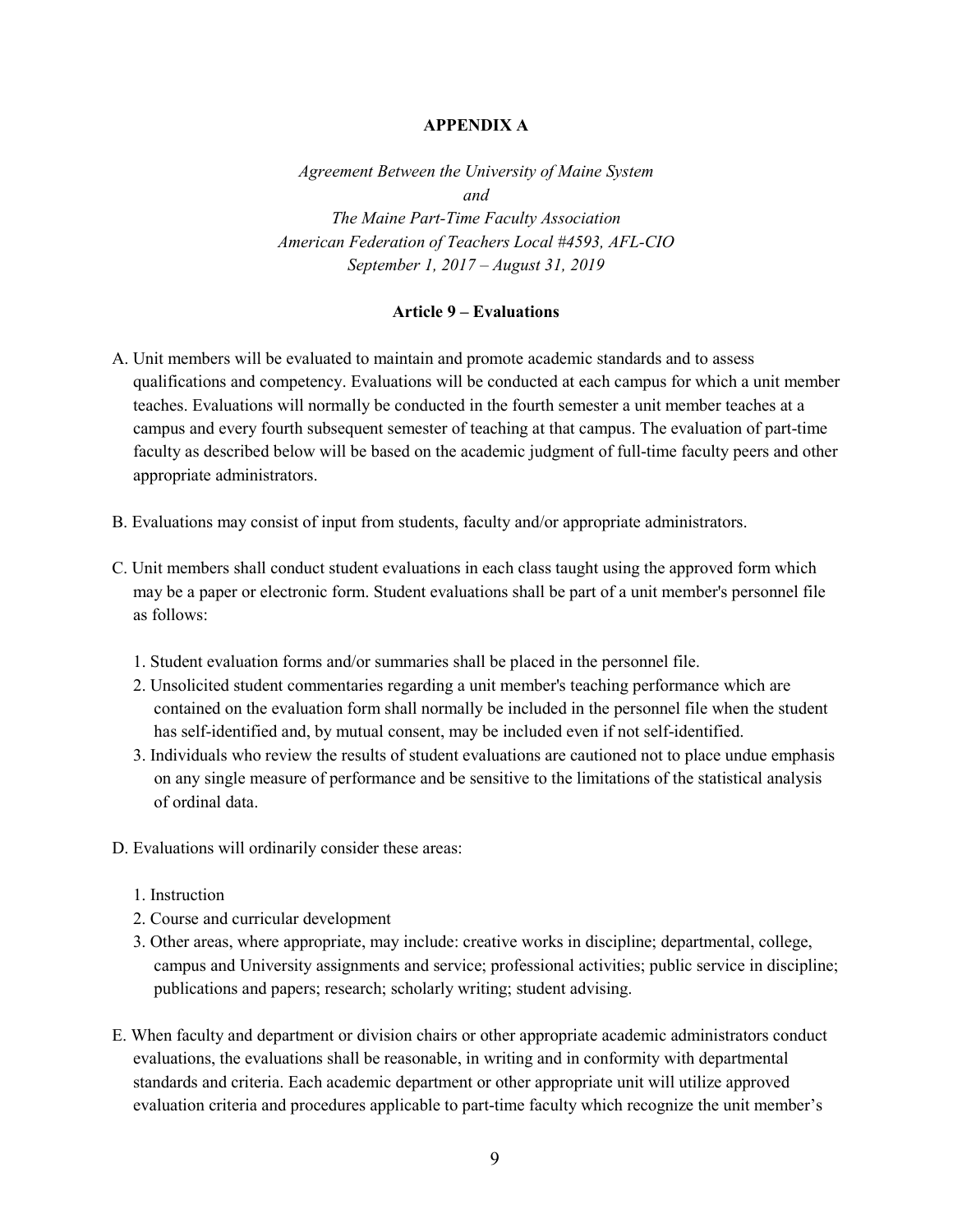overall performance of his/her assigned academic responsibilities. The University will notify the unit member about evaluation criteria and procedures at the time they are notified of their appointment or at the beginning of the semester in which they are to be evaluated. This may be accomplished by posting criteria and procedures on existing academic unit webpages. The evaluation will include a review of the students' course evaluations, and consideration of any other additional information and materials pertaining to the unit member's assignments for the applicable semester(s).

- F. The evaluation shall result in an overall finding of "satisfactory" performance or "not satisfactory" performance. For the purpose of this Agreement, "satisfactory" performance shall be defined to mean the part-time unit member has successfully met or exceeded all departmental requirements and expectations as outlined in the academic department's/unit's evaluation criteria and has no pattern of adverse materials in his/her personnel file within the preceding four (4) semesters of employment. If no evaluation within the prior four (4) semesters is in the personnel file and there is no pattern of adverse material in the personnel file within the preceding four (4) semesters of employment, the unit member's evaluation during the designated period under review shall be deemed to be satisfactory.
- G. A copy of the evaluation shall be provided to the unit member at his/her home address or by email. The unit member shall have two (2) weeks to supply written comments which, if provided, will be attached to the evaluation and placed in the personnel file.
	- 1. The evaluation, with response, if any, shall be placed in the unit member's personnel file by the custodian of the file.
	- 2. Except in the case of student evaluations, all written evaluations shall include specific suggestions for improvement when appropriate.
	- 3. Upon request of the unit member, the appropriate administrator shall within thirty (30) days meet with the unit member to jointly review the unit member's evaluation.
- H. Except in the case of student evaluations, unit members shall be informed of the presence of any evaluators attending a class session.
- I. Unit members who desire to apply for promotion in rank shall consult with the appropriate administrator in order to assure that written evaluations occur and are placed in the unit member's personnel file.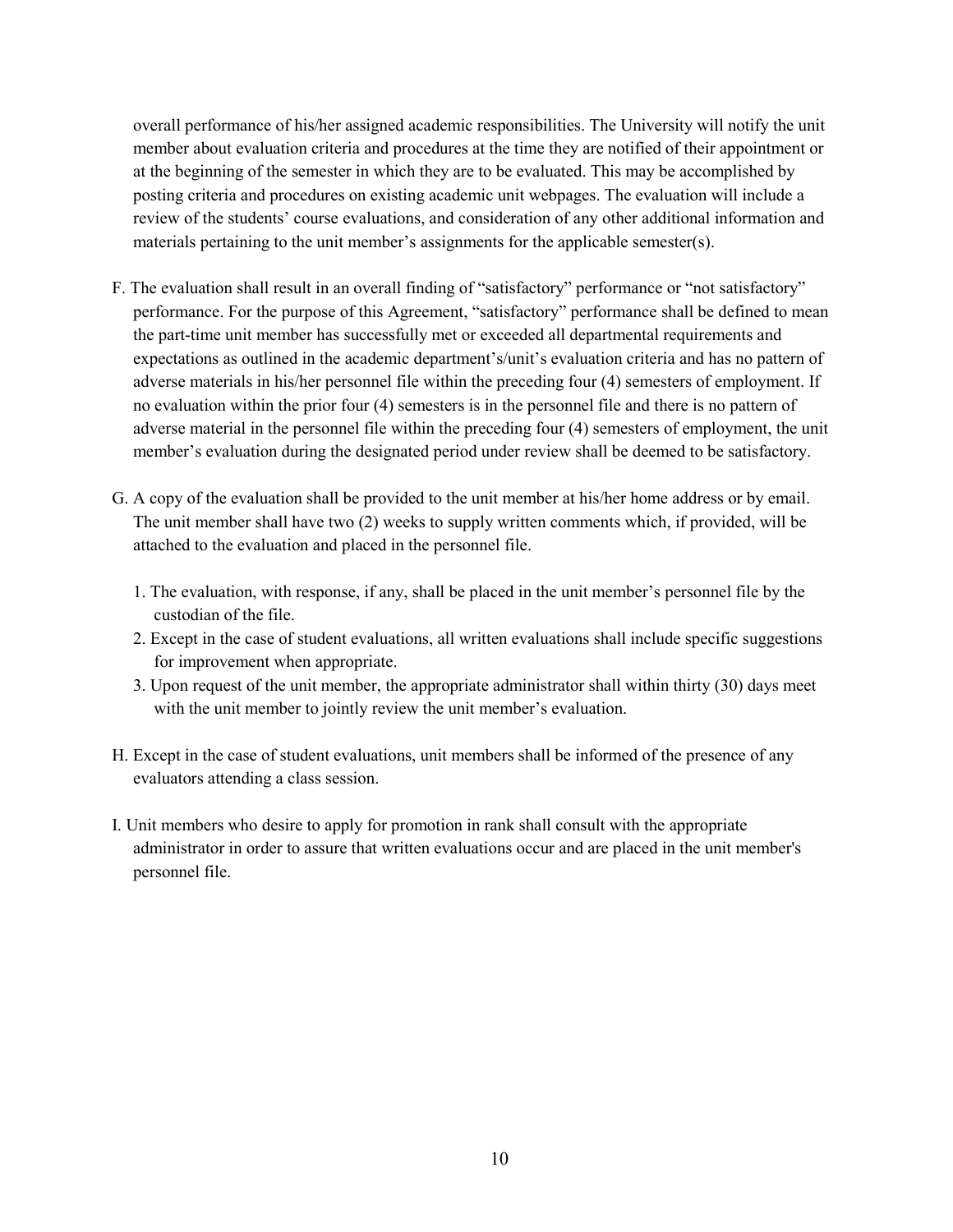#### **APPENDIX B – PART-TIME FACULTY REVIEW FORM**

#### **Instructions**

Please fill in all of the following blank sections as directed. Do not type in the shaded cells. If a particular section is not applicable for the period under review, write "Not applicable." Note that this form is to be filled out as a Word document, expanding the text boxes as needed for each answer. Please do not print out before completing. When completed, return the form electronically according to the directions given to you by the department.

| <b>Full Name:</b>                                                              |  | Employee ID:           |  |     | <b>DOB</b> |     |  |
|--------------------------------------------------------------------------------|--|------------------------|--|-----|------------|-----|--|
| Current Rank:                                                                  |  | Semesters Under Review |  |     |            |     |  |
| <b>Primary Unit</b>                                                            |  | Other Unit (optional)  |  |     |            |     |  |
| Is a new rank requested as part of this review? (see PATFA agreement for info) |  |                        |  | Yes | No.        | N/S |  |

| 1. Teaching Experience and Qualifications |                |                                                                                                                                                                                                                                                                                                                                                                              |        |         |                                     |  |  |
|-------------------------------------------|----------------|------------------------------------------------------------------------------------------------------------------------------------------------------------------------------------------------------------------------------------------------------------------------------------------------------------------------------------------------------------------------------|--------|---------|-------------------------------------|--|--|
| <b>Courses Taught</b>                     |                | Provide a list of all UMaine courses taught, by semester, for ONLY the period under review. Specify<br>whether each course was face-to-face, online, or another format, and any cross-listings (please see<br>the example). If more than one course was taught in a semester, add more rows as needed.                                                                       |        |         |                                     |  |  |
| <b>Semester</b>                           | Course #       | <b>Course Title</b>                                                                                                                                                                                                                                                                                                                                                          | Format | Enroll. | <b>Comments</b>                     |  |  |
| SP 19                                     | <b>MES 101</b> | Intro to Maine Studies                                                                                                                                                                                                                                                                                                                                                       | Online | 29      | New text; also had Academ-E section |  |  |
|                                           |                |                                                                                                                                                                                                                                                                                                                                                                              |        |         |                                     |  |  |
|                                           |                |                                                                                                                                                                                                                                                                                                                                                                              |        |         |                                     |  |  |
|                                           |                |                                                                                                                                                                                                                                                                                                                                                                              |        |         |                                     |  |  |
|                                           |                |                                                                                                                                                                                                                                                                                                                                                                              |        |         |                                     |  |  |
| <b>Course Evaluations</b>                 |                | Provide a summary of course evaluations for the period under review. This should include your<br>analysis of the quantitative data, such as describing where your scores were strongest, where they<br>were weakest, and any steps taken to improve. Also include some representative examples (positive<br>and negative) from the signed comments received in your courses. |        |         |                                     |  |  |
|                                           |                |                                                                                                                                                                                                                                                                                                                                                                              |        |         |                                     |  |  |
| <b>Professional Development</b>           |                | Describe any teaching-related training or professional development you have done in the period<br>under review. This could include CITL or other workshops, online training, self-education, etc.                                                                                                                                                                            |        |         |                                     |  |  |
|                                           |                |                                                                                                                                                                                                                                                                                                                                                                              |        |         |                                     |  |  |

| 2. Course and Curriculum Development          |                                                                                                                                                                                                      |  |  |  |
|-----------------------------------------------|------------------------------------------------------------------------------------------------------------------------------------------------------------------------------------------------------|--|--|--|
| <b>New or Revised</b><br><b>Courses</b>       | Please describe any new courses developed, proposed, and/or taught during the period under review.<br>Also note any substantial revisions made to existing courses taught.                           |  |  |  |
|                                               |                                                                                                                                                                                                      |  |  |  |
| <b>Other Curriculum</b><br><b>Development</b> | Describe any curriculum development you undertook in this period, either on your own initiative or at the<br>request of administrators (e.g., changes to the degree, developing certificates, etc.). |  |  |  |
|                                               |                                                                                                                                                                                                      |  |  |  |